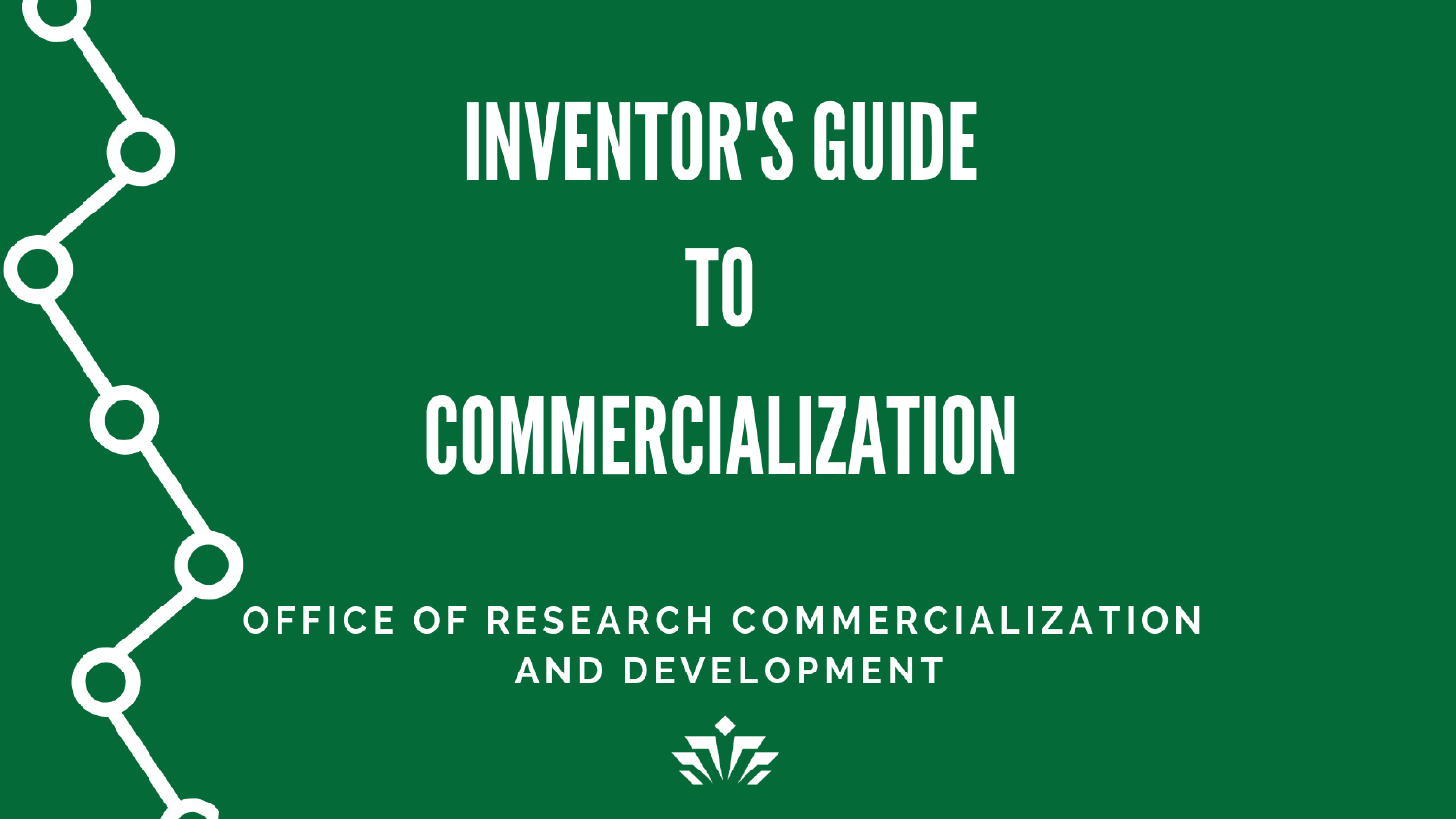### **INTELLECTUAL PROPERTY PROCESS**

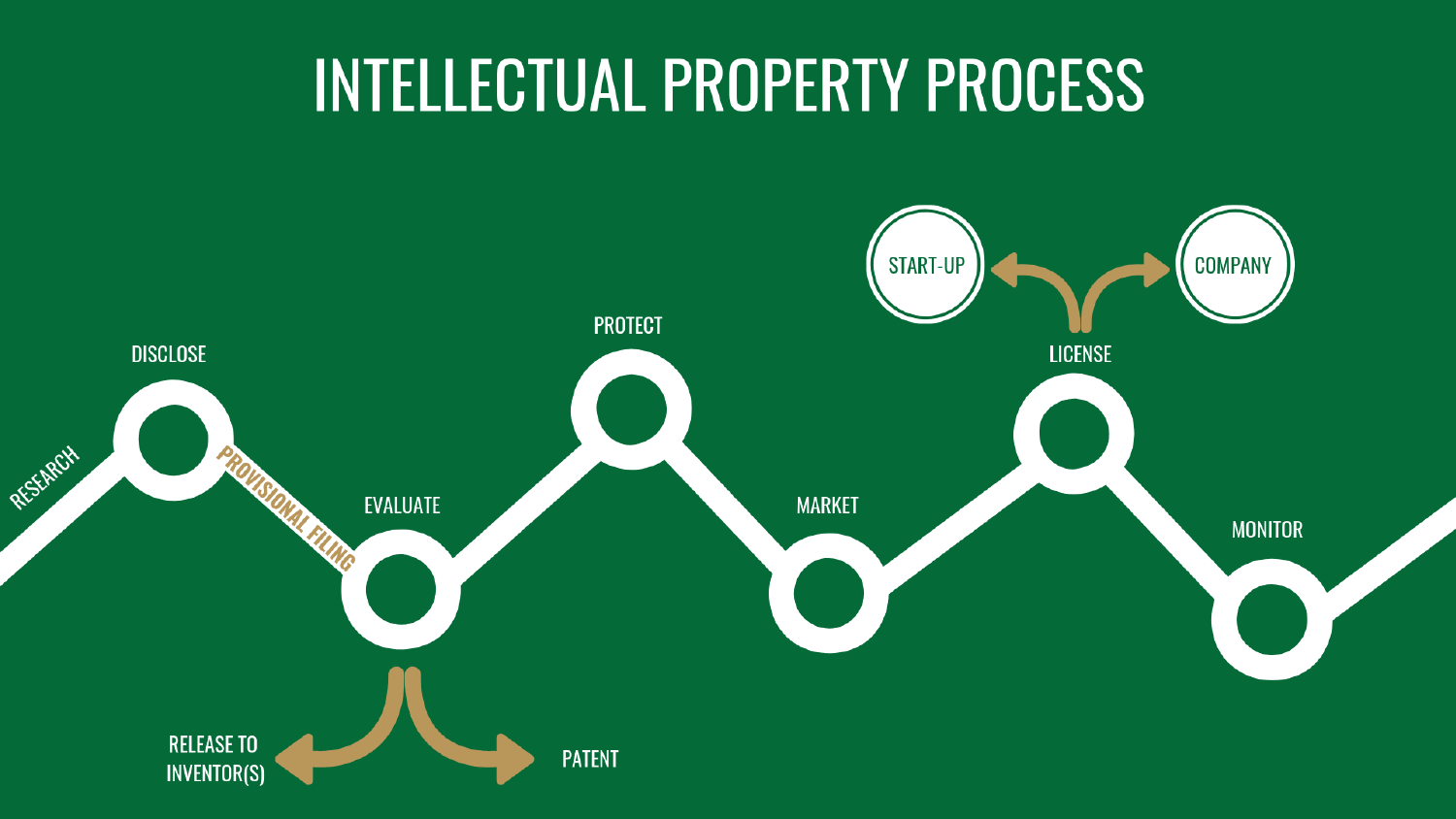

### FAQS

#### Inventions and Patents

[What can be patented?](#page-3-0) [When should I contact Office of Research](#page-4-0) Commercialization and Development [ORCD] about an invention? [What's in it for me](#page-5-0)? [What happens if the invention has federal funding?](#page-5-0) [Will the patent process slow down my publication or presentation plans?](#page-5-0)

#### Invention Ownership

[Who owns my invention and patents?](#page-6-0) What if I don't agree with the University's claim to ownership?

#### Sponsored Research, External Collaborations & Consulting

[Can a company own inventions created at the University if they are paying for the work?](#page-7-0)  [What about inventions created during consulting projects?](#page-7-0)

#### Marketing and Licensing

[How does the University market new technologies?](#page-8-0) [How does the University commercialize new inventions?](#page-8-0)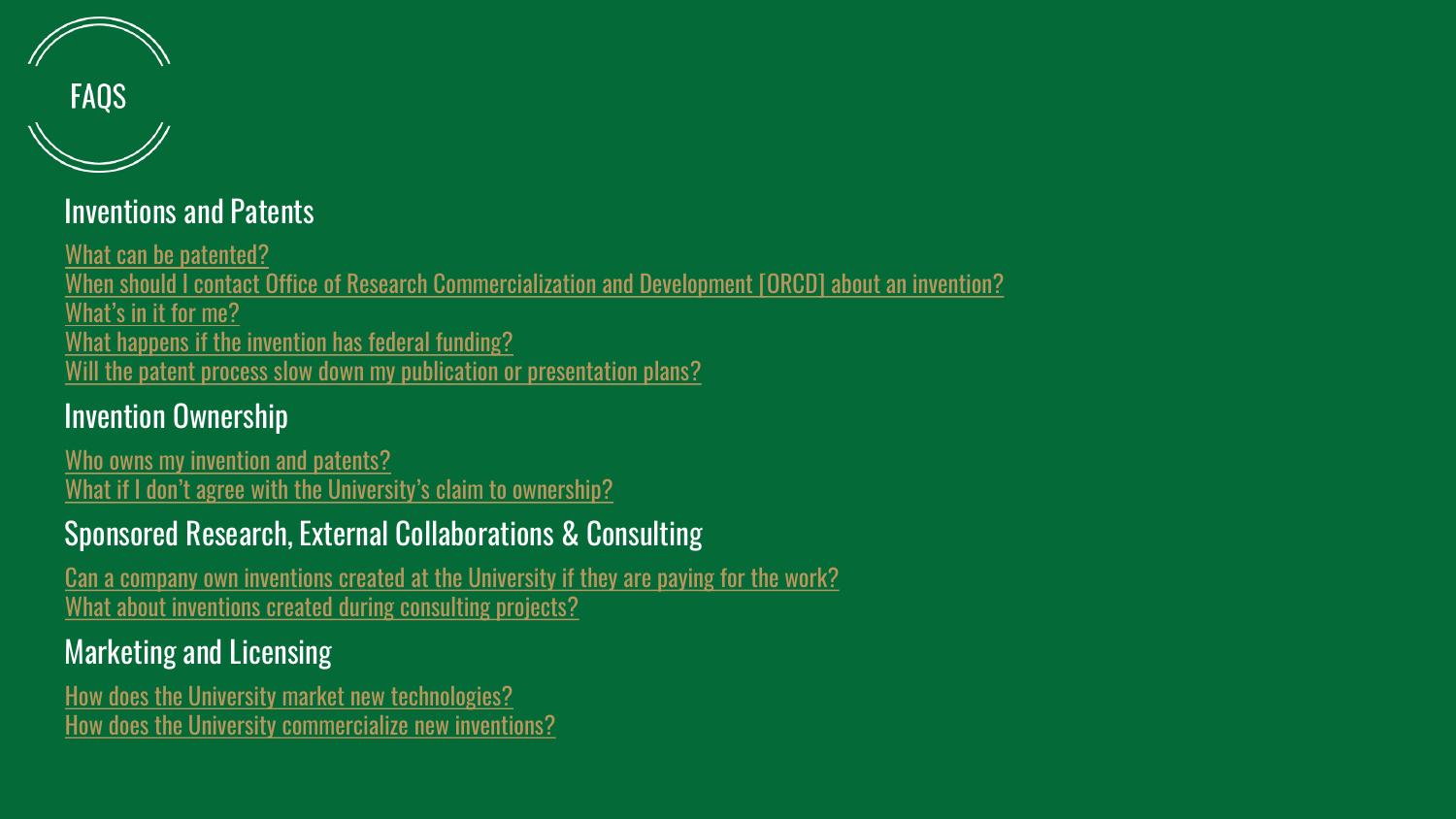# <span id="page-3-0"></span>General Invention and Patent Questions

What can be patented?

In the United States, a new composition, tool, machine, system, or process is patentable if it is:

- $\circ$  Novel (new)
- $\circ$  Useful (solves a technical problem), and
- $\circ$  Nonobvious (should not be a minor or routine change)

An idea or discovery cannot be patented if it was previously known, sold, or used by others or by the inventors themselves. The idea or discovery cannot be obvious to a person with ordinary skill in the area of technology related to the invention. Abstract ideas, laws of nature, or physical phenomena cannot be patented. In addition, a patent application must describe the invention in explicit and sufficient detail to allow someone to reproduce the invention without undue experimentation.

Final patentability decisions are made by the United States Patent and Trademark Office and foreign patent offices as applicable. If you are unsure whether you have a potentially patentable invention, contact us.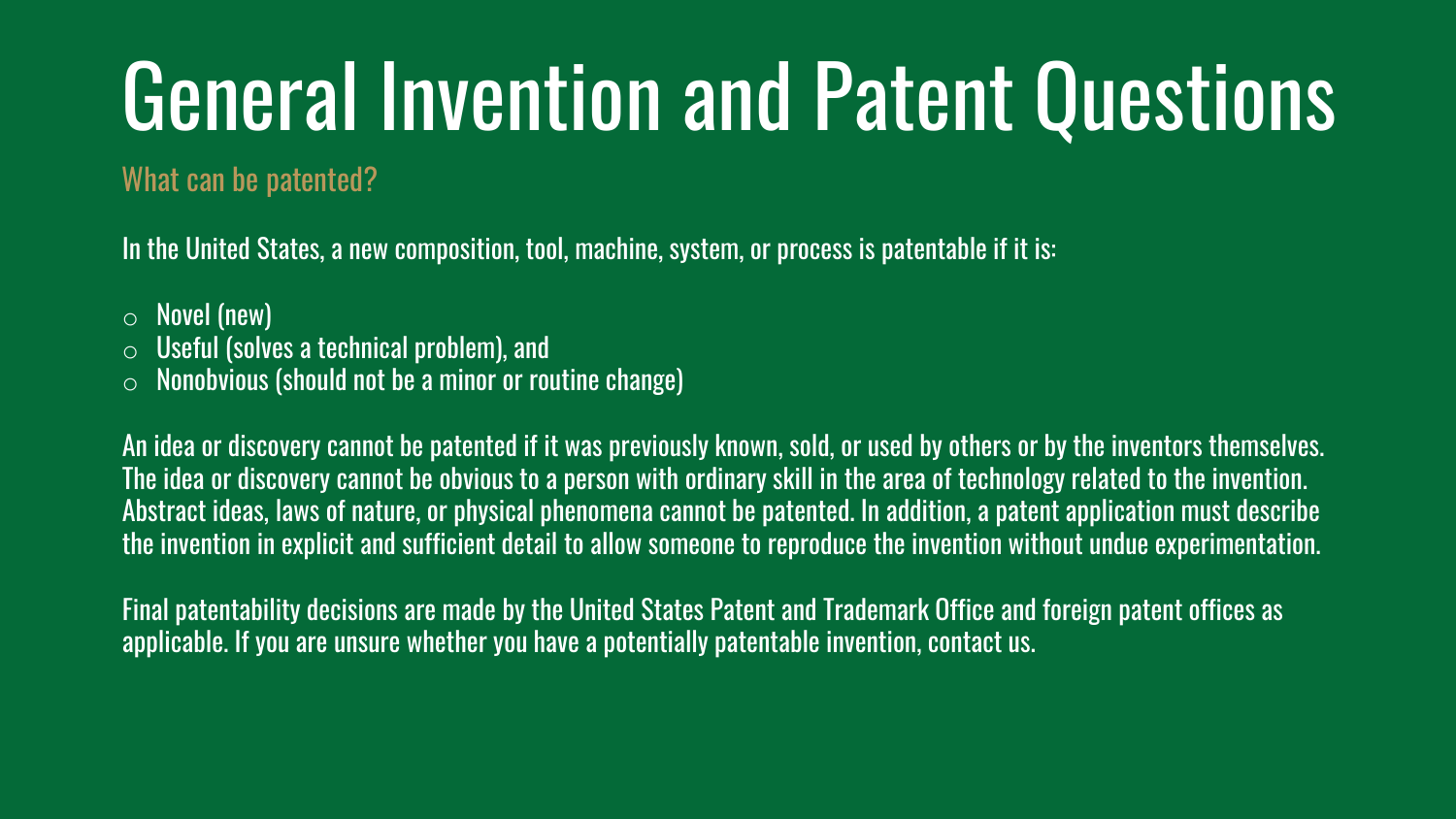# <span id="page-4-0"></span>General Invention and Patent Questions

When should I contact the Office of Research Commercialization and Development [ORCD] about an invention?

Please Contact us whenever you have questions about disclosing or protecting intellectual property (it's better to be too early than too late).

For example, when:

- $\circ$  You wonder if your idea or discovery is intellectual property that should be disclosed to the University or a project sponsor.
- $\circ$  You have an idea for a new product or service that fills an unmet or underserved market need with potential for substantial revenue.
- $\circ$  You have a working prototype of your idea.
- $\circ$  You are planning to or already did disseminate your research results in a grant proposal, publication, poster presentation, dissertation, or even a casual conversation.
- $\circ$  Your research has federal funding or is sponsored by industry, and may have resulted in intellectual property.
- There may be commercial interest in your discovery or if a company has contacted you to find more about your research.
- You want to send or receive research tools or materials to or from another institution.
- You want to start a company with your idea.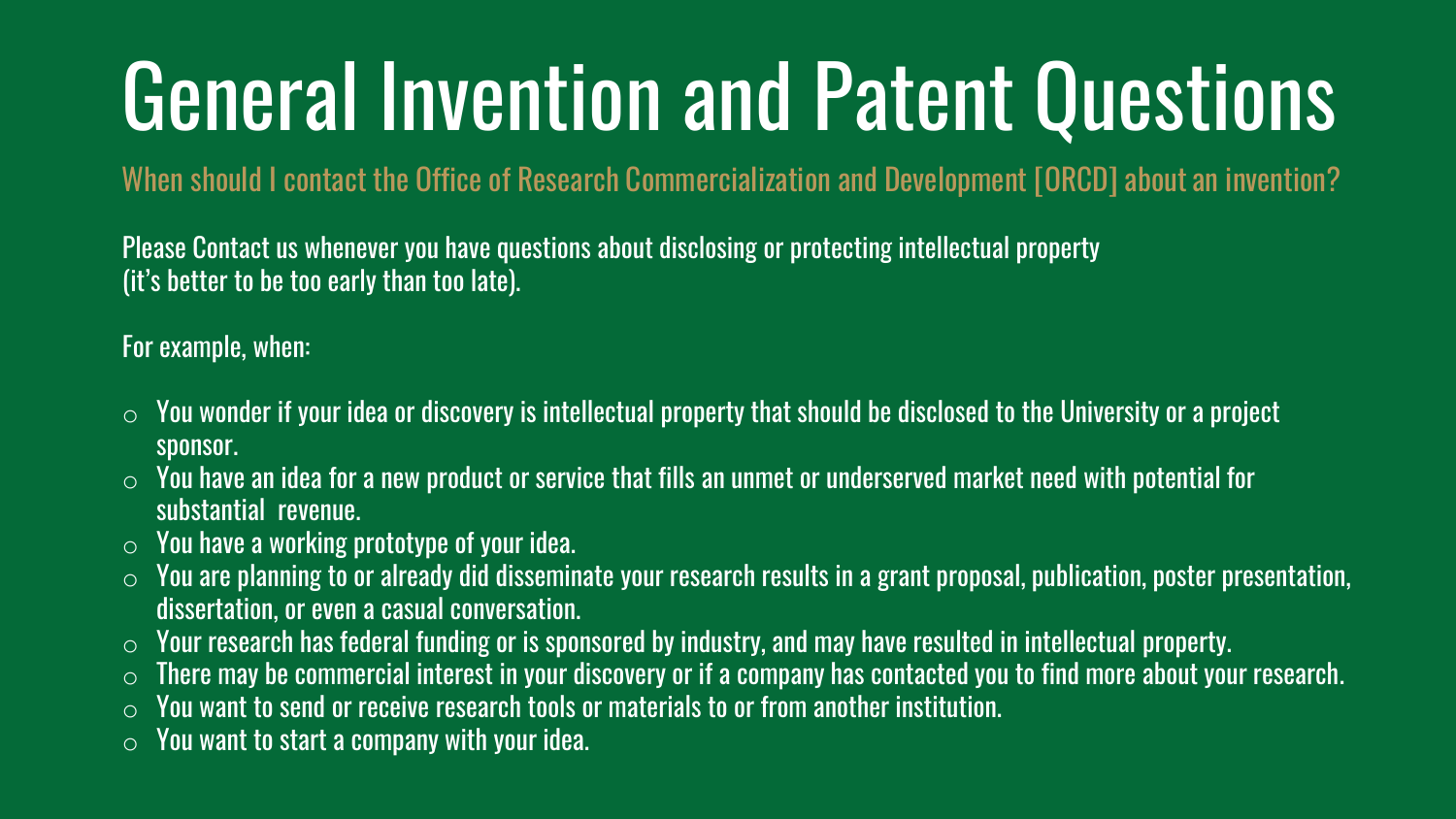### <span id="page-5-0"></span>General Invention and Patent Questions

#### What's in it for me?

Introducing new and valuable technology from the University out into the marketplace serves an important role in our society. Often times the best way to do this is through the patent and licensing process. Should the University receive any income for commercializing your invention, the University's patent policy specifies 50% of that income will be shared with the inventor with the rest divided between the inventor's research fund, the inventor's home department, the inventor's college, and the University.

#### What happens if the invention has federal funding?

The Bayh-Dole Act allows small businesses, nonprofits, and universities to own inventions that result from federally funded research. In exchange, universities are required to report each disclosed invention to the funding agency.

Since the act was passed in 1980, the number of technologies patented, licensed, and commercialized through University technology transfer offices has grown rapidly. The Act allows the University to use licensing revenues to support patenting and licensing, pursue additional research and education, and provide proceeds to inventors.

#### Will the patent process slow down my publication or presentation plans?

It is best to always file a patent application prior to any public disclosure of the new invention such as a paper publication or presentation at a conference. At UNC Charlotte we can often file a new provisional type patent application within 1-2 business days so the patent process should not impact or slow down an inventor's publication plans.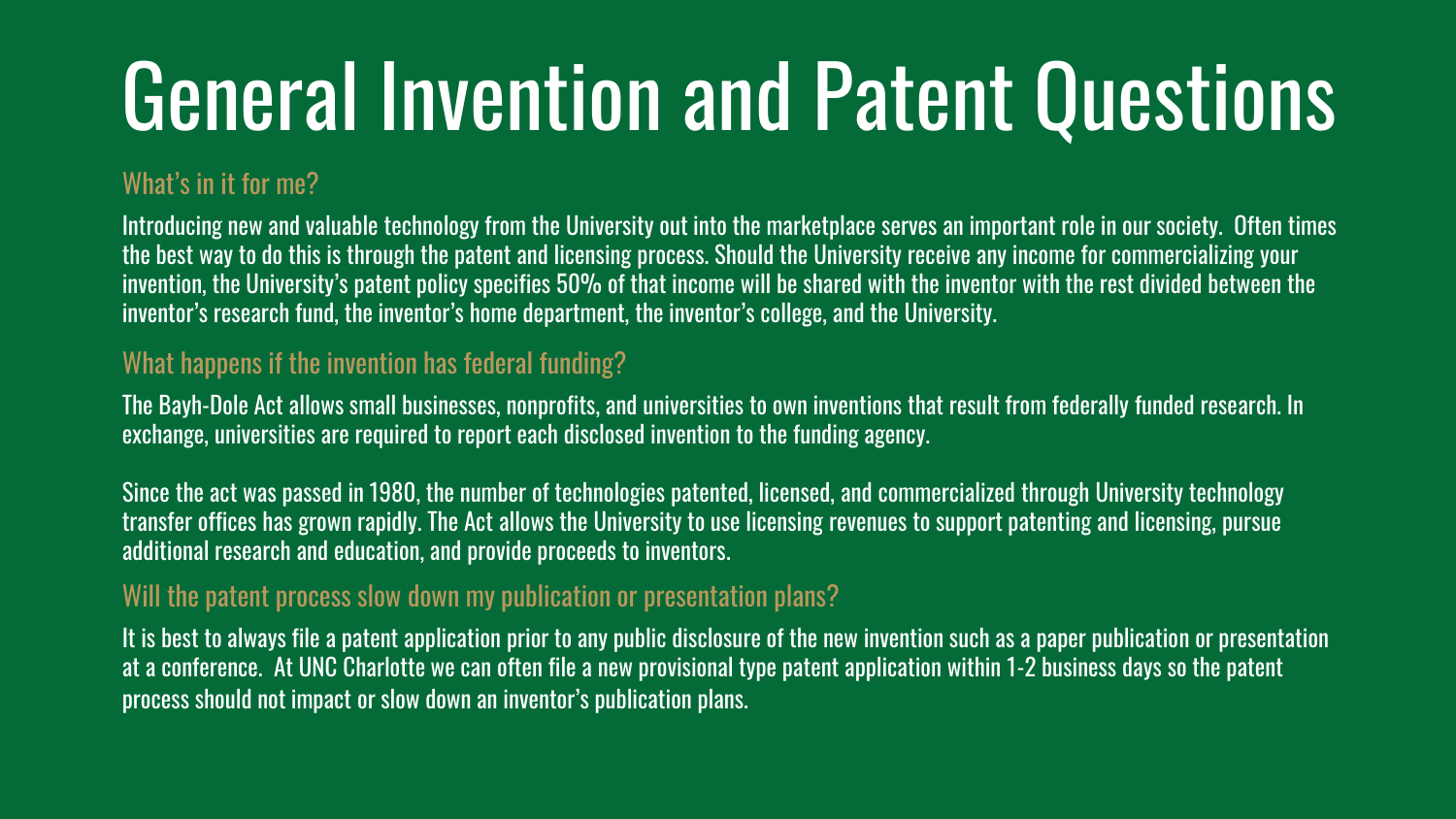### <span id="page-6-0"></span>Invention Ownership Questions

#### Who owns my invention and patents?

The University patent policy, as well as UNC Board of Governor's policy, specifies ownership of inventions made by University faculty, staff, and students. In general, the University maintains ownership of inventions made by faculty, staff, and students that involve substantial amounts of University material, equipment, or information not available to the public. The University may also claim ownership of inventions that are created within the scope of the inventor's employment at the University and even during the summer months for 9-month faculty. It is always best to speak with our office in advance if you have questions about invention ownership. For ownership of inventions created under a consulting agreement, please [click here](#page-7-0).

#### What if I don't agree with the university's claim to ownership

University inventors have the option to request a waiver or release of the university's claim to ownership of an invention. The Executive Director for the Office of Research Commercialization and Development will make the first determination of University ownership. Should the inventor disagree with this initial decision, they shall have the opportunity to present their case to the faculty patent committee.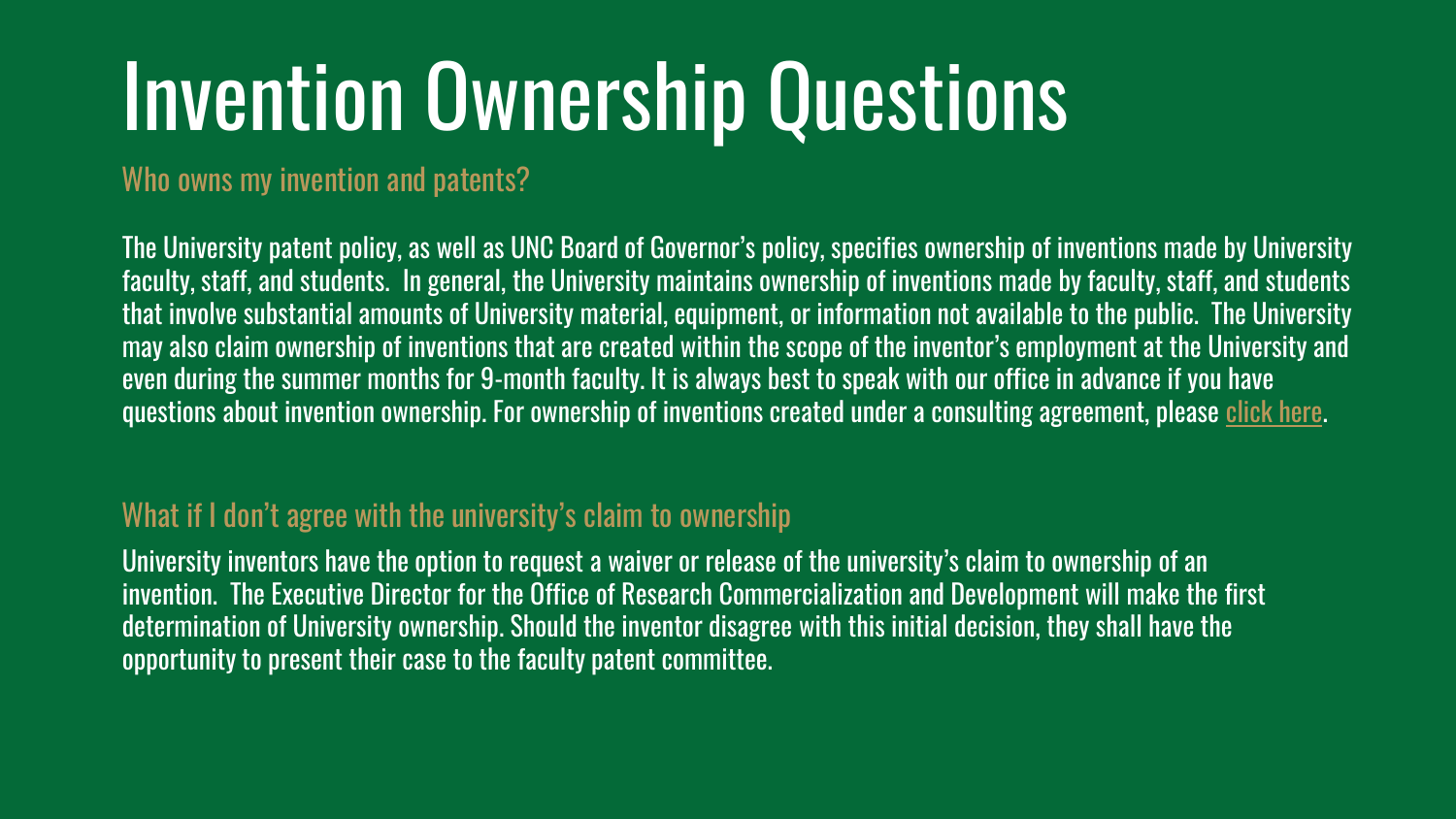### <span id="page-7-0"></span>Sponsored Research, External Collaborations & Consulting Questions

Can a company own inventions created at the University if they are paying for the work?

The UNC Board of Governor's policy specifies that the University (not the company) shall generally own inventions made by University employees, even in the case of sponsored research agreements. The University has worked with 1,000s of companies to facilitate this process and in most instances the University is able to negotiate terms that are satisfactory to the company to allow the sponsored research project to proceed.

#### What about inventions created during consulting projects?

UNC Charlotte supports faculty who engage with external companies through a consulting or other service roles. External activities [resulting in inventions are subject to disclosure requirements specified in the University's](https://legal.uncc.edu/policies/up-102.1) External Professional Activities Policy of Faculty and Other Professional Staff and the University's [Policy on Conflicts of Interest and Commitment](http://legal.uncc.edu/policies/up-101.24), as applicable. University employees who provide services to third parties should review and follow the steps outlined in the Recommendations Regarding Intellectual Property and Consulting. Inventions created within an employee's consulting role may be waived by the University and owned by the company in instances where the employee has followed all appropriate steps outlined in the document including disclosing each invention to the University for review and not using University material, resources, or background intellectual property during their consulting work. Decisions about University ownership of inventions shall be determined by the Executive Director for the Office of Research Commercialization and Development in consulting with the faculty patent committee, as appropriate.